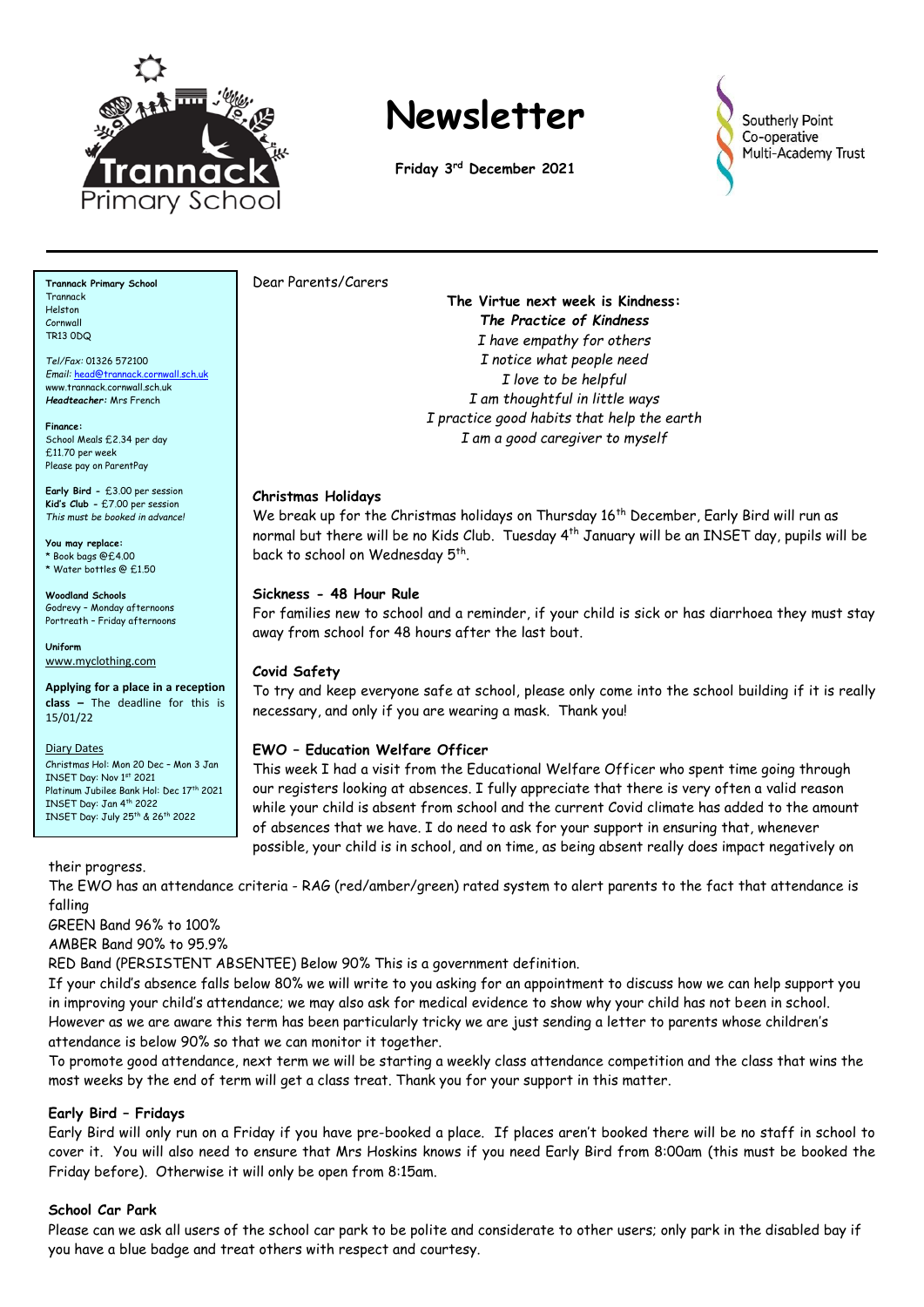#### **Arriving Late**

Please ensure that children are in school by 8:50am for registration, ready to start learning at 9:00am. Families who are late not only disrupt their own childrens' learning, they are disrupting the learning of the whole class. It also has a knock on effect for ordering school meals, as on a Wednesday a TA orders lunches (on Mrs Hoskins' day off) and the TA has had to come out of lessons to order dinners for pupils arriving late.

#### **School Meals Next Week**

The school menu next week is changing slightly, the normal menu on Thursday will be provided on Wednesday and the normal roast which we would have on Wednesday will be provided on Thursday. Please see the menu below. This is due to illness within Chatwells and ease of cooking on Wednesday when less staff are available.

#### **Christmas Dinner**

Chartwells will be providing their Christmas dinner on Wednesday 15<sup>th</sup> December (roast turkey or roast vegetable and cranberry slice. The meal will cost £2.34 unless your child is in YrR – Yr2 inc. or on free school meals. Mrs Hoskins needs to let the cook know how many to cater for so it is important to book the meal using the slip below as soon as possible (even if your child has meals every day). There will be no jacket potatoes on this occasion. There will be no meal on Friday 17<sup>th</sup> December as we will be on holiday. Sorry for any confusion.

#### **Christmas Parties**

On Wednesday 15th December children can come to school in party clothes and will be having their Christmas parties on this day. A quiet area will be provided for those children who get overwhelmed at parties. As this is also the day of the Christmas dinner we ask that children are sent to school with their own small plate of party food for the afternoon. Unfortunately due to COVID restrictions we cannot share food.

#### **Christmas Cards**

From Monday there will be a Christmas card post box in the classrooms for children to place their Christmas cards in. The Yr6 children will sort the cards on the last day of term Thursday 16<sup>th</sup>, and children will open their cards along to Christmas music in their classes. Children may wear a Christmas jumper if they wish.

#### **Reading at Home**

Well done to Adam, Riley, Percy, Sophie, Lachy, Edward, Ash and Harvey whose names were picked out of the reading at home box. They enjoyed hot chocolate and marshmallows in the library with Miss Mitchell. For your child to take part they need to read at least 4 times per week and have it recorded in their reading diaries.

#### **Christmas Performance**

Unfortunately, due to the high rates of Covid within the community at the present time I have made the difficult decision to cancel the live Christmas performances. I know this is hugely disappointing but I feel that I need to protect all members of the school community and do my best to ensure that all families can have a Covid free Christmas. The class performances will be uploaded to Google Classrooms and, weather permitting, we hope to perform a short outdoor carol concert, at the end of the day on the 15<sup>th</sup> December, where we can all share festive spirit in a socially distanced open air environment. Thank you for your understanding.

#### **Residential – PGL Torquay (Barton Hall)**

Pupils in Yr5 & Yr6 who have expressed an interest in this residential, please find further information attached. A deposit is payable by 16<sup>th</sup> December at the latest to ensure the place is reserved.

#### **Monies Owing**

It will be much appreciated if all bills for Wrap Around Care can be paid as soon as possible, it is preferable if payment is made via ParentPay, if you don't have login details for this please contact Mrs Hoskins. Please also ensure that all outstanding bills are settled. Wrap Around Care will only be available to families who are up to date with their payments*. Please note, the latest bills include the new charges.*

#### **Diary Dates**

Christmas Post Box opens - Mon 6<sup>th</sup> December Christmas performance - Mon 13<sup>th</sup> December Christmas Dinner - Weds 15<sup>th</sup> December Christmas Parties - Weds 15<sup>th</sup> December (party clothes) Outdoor Carol Concert – Weds 15th December (outside) Christmas Cards distributed – Thur 16th December (Christmas jumper) Yr5/6 Residential deposit due - Thur 16<sup>th</sup> December Break up for Christmas Holidays - Thur 16<sup>th</sup> December INSET day – Tues 4 th January First day of Spring term for pupils Weds 5<sup>th</sup> January